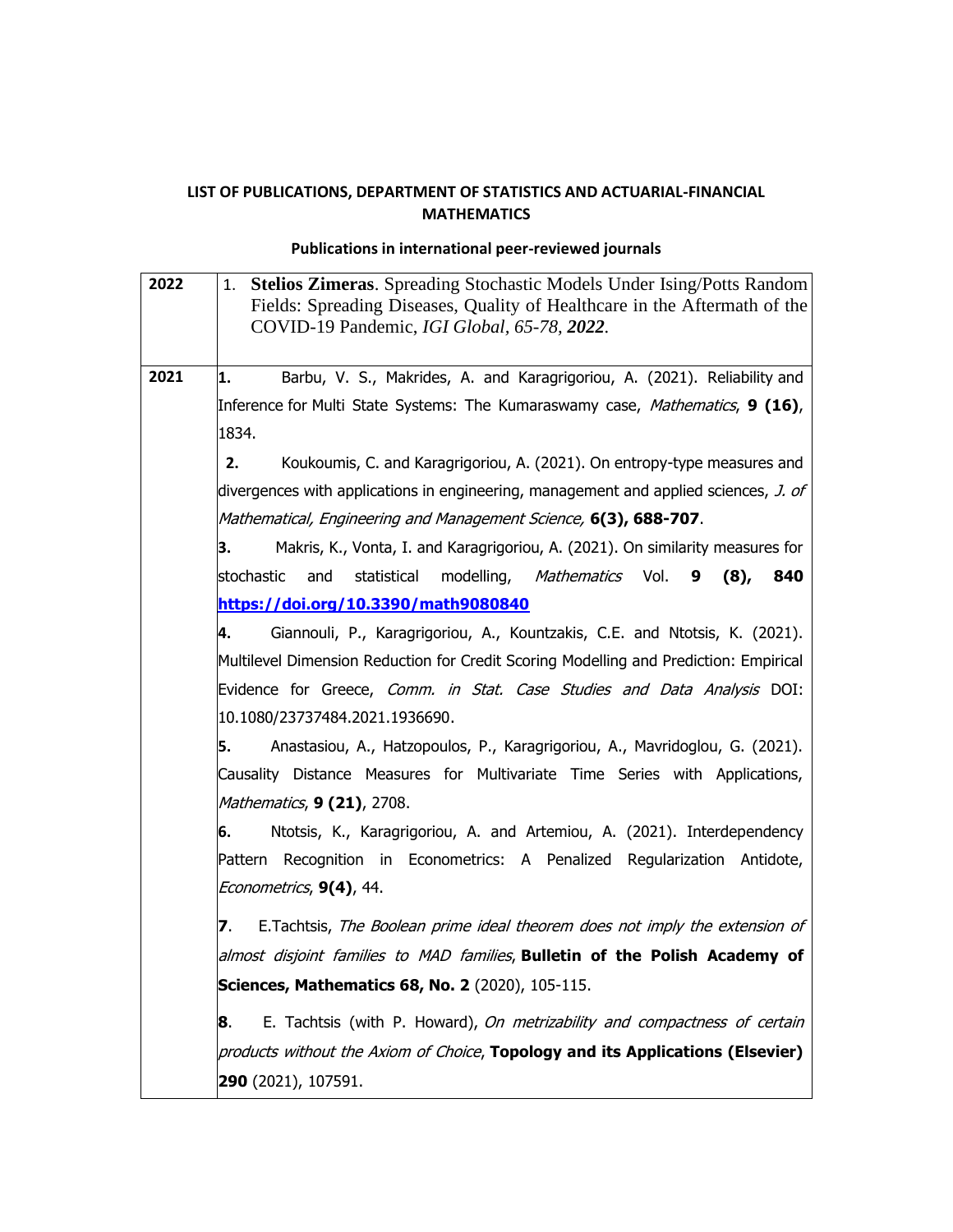**9.** E. Tachtsis (with K. Keremidsi and E. Wajch), Second-countable compact Hausdorff spaces as remainders in **ZF** and two new notions of infiniteness, **Topology and its Applications (Elsevier) 298** (2021), 107732.

**10**. Ε. Τachtsis (with Κ. Κeremidsi and E. Wajch), Several results on compact metrizable spaces in **ZF**, **Monatshefte für Mathematik (Springer) 196** (2021), 67-102.

**11**. Ε.Τachtsis, MA(\$\aleph\_{0}\$) restricted to complete Boolean algebras and choice, **Mathematical Logic Quarterly (Wiley-VCH) 67,** No. 4 (2021), 420-431.

**12.** Ε. Τachtsis (with J. Hejduk and E. Wajch), On Urysohn's Lemma for generalized topological spaces in **ZF**, accepted in **Results in Mathematics (Springer)**.

**13**. Ε. Τachtsis, On the interrelation of a theorem of Juh\'{a}sz and certain weak axioms of choice, accepted in **Fundamenta Mathematicae**.

**14**. Ε. Τachtsis, Almost Disjoint and MAD Families in Vector Spaces and Choice Principles, accepted in **The Journal of Symbolic Logic**.

**15.** N. Halidias, On the absorption probabilities and mean time for absorption for discrete Markov chains, Monte Carlo Methods Appl. Journal Profile 27, No. 2, 105-115 (2021).

**16**. Causality Distance Measures for Multivariate Time Series with Applications

A Anastasiou, P Hatzopoulos, A Karagrigoriou, G Mavridoglou, Mathematics 9 (21), 2708, 2021

**17.** Vasileia Tsachouridou- Papadatou, Christos E. Kountzakis, 'Equilibrium in Incomplete Markets Revisited', Afrika Matematika (2021) 32, pp. 1193— 1200

**18.** C.E. Kountzakis, D. Rossello, 'Monetary risk measures for stochastic processes via Orlicz duality', Decisions in Economics and Finance (2021) Volume and pages to appear.

**19**. K. Ntotsis, A. Karagrigoriou, Christos Kountzakis, Panagiota Giannouli, 'Multiple Dimension Reduction for Credit Scoring Modelling and Prediction: Evidence from the Greek Banking System', Communications in Statistics – Case Studies and Data Analysis (2021) -Volume and pages to appear.

**21. S. Zimeras**: Advance Techniques in Medical Imaging under in Big Data Analysis: COVID-19 Images, Advances in Computed Tomography, 2021, 10, 1, 1-10, *2021*.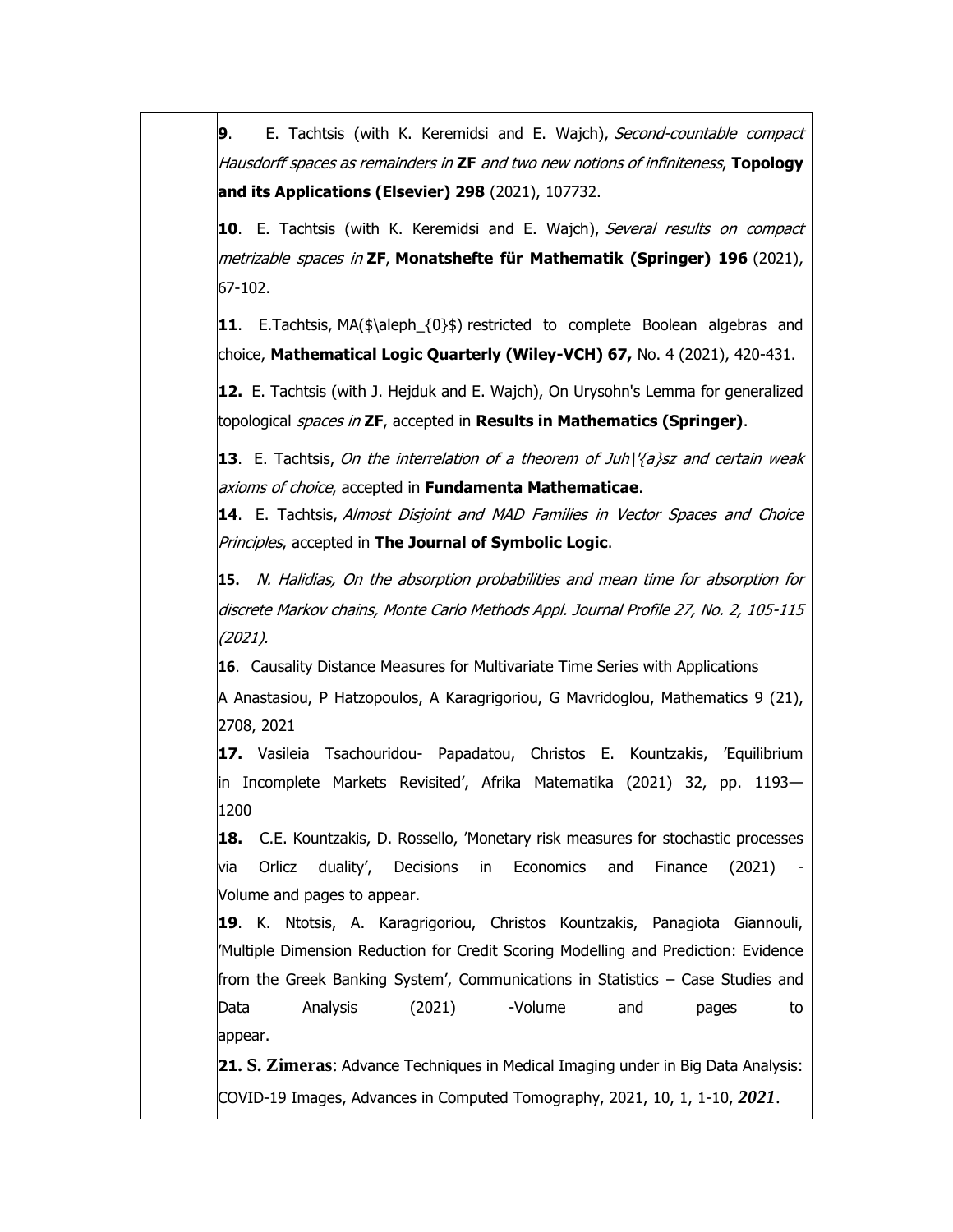|      | 22. S. Zimeras: Using Markovian Models to Simulate Disease Spread, ERCIM (Euro-<br>pean Community in Information Technology and Applied Mathematics) News, Special<br>theme: Pandemic modeling and Simulation, N.214, 36-37, 2021.                                                                   |
|------|------------------------------------------------------------------------------------------------------------------------------------------------------------------------------------------------------------------------------------------------------------------------------------------------------|
|      | 23.Σ. Ζήμερας, Χωρική Ανάλυση Γεωστατικών Δεδομένων: Εφαρμογή στην<br>Χωρική Σεισμολογία, Κοινωνικές Επιστήμες και Γεωγραφία: Θεωρία, Μέθοδοι &<br>Τεχνικές Χωρικής Ανάλυσης, Επιμέλεια: Καθηγητής Κωνσταντίνος Καλαμποκίδης,<br>Πανεπιστήμιο Αιγαίου, Τμήμα Γεωγραφίας, Μυτιλήνη, 2021, 75-82, 2021 |
|      | 24. Stelios Zimeras, Manolis Kalligeris. Clustering Techniques for Categorical Data:<br>Correspondence Analysis, Interdisciplinary Perspectives on Operations Management<br>and Service Evaluation, IGI Global, 76-93, 2021.                                                                         |
| 2020 | Ntotsis, K., Kalligeris, E.-N. and Karagrigoriou, A. (2020). A comparative<br>1.                                                                                                                                                                                                                     |
|      | study of multivariate analysis techniques for highly correlated variable identification                                                                                                                                                                                                              |
|      | and management, J. of Mathematical, Engineering and Management Science, 5 (1),                                                                                                                                                                                                                       |
|      | 45-55.                                                                                                                                                                                                                                                                                               |
|      | 2.<br>Toma, A.; Karagrigoriou, A.; Trentou, P. (2020). Robust Model Selection                                                                                                                                                                                                                        |
|      | Criteria Based on Pseudodistances. Entropy, 22, 304.                                                                                                                                                                                                                                                 |
|      | 3.<br>Ntotsis, K., Papamichail, M., Hatzopoulos, P., Karagrigoriou, A. (2020). On                                                                                                                                                                                                                    |
|      | the Modelling of Pension Expenditures in Europe, Comm. in Stat. Case Studies and                                                                                                                                                                                                                     |
|      | Data Analysis, 6:1, 50-68, https://doi.org/10.1080/23737484.2019.1690598.                                                                                                                                                                                                                            |
|      | 4.<br>Ntotsis, K., Papamichail, M., Hatzopoulos, P., Karagrigoriou, A. (2020). ON                                                                                                                                                                                                                    |
|      | THE MULTIVARIATE MODELING OF PUBLIC PENSION BENEFITS, <i>The European</i>                                                                                                                                                                                                                            |
|      | Actuary, Vol. 23, 14-19.                                                                                                                                                                                                                                                                             |
|      | 5.<br>Kalligeris, E.-N., Karagrigoriou, A. and Parpoula, C. (2020). On Mixed PARMA                                                                                                                                                                                                                   |
|      | Modeling of Epidemiological Time Series Data, Comm. in Stat. Case Studies and Data                                                                                                                                                                                                                   |
|      | Analysis, 6:1, 36-49, https://doi.org/10.1080/23737484.2019.1644253.                                                                                                                                                                                                                                 |
|      | Meselidis, C. and Karagrigoriou, A. (2020). Statistical inference in multinomial<br>6.                                                                                                                                                                                                               |
|      | populations based on the (0,a)-power divergence family, J. of Statist. Comp. and                                                                                                                                                                                                                     |
|      | Simul. 90(10), 1773-1792.                                                                                                                                                                                                                                                                            |
|      | Gkelsinis, T. and Karagrigoriou, A. (2020). Theoretical Aspects on Measures<br>7.                                                                                                                                                                                                                    |
|      | Information with Simulations, Mathematics Vol. 8 (5)<br>Directed<br>of<br>587;                                                                                                                                                                                                                       |
|      | doi:10.3390/math8040587.                                                                                                                                                                                                                                                                             |
|      | 8.<br>Barbu, V., Karagrigoriou, A. and Makrides, A. (2020). Statistical inference for                                                                                                                                                                                                                |
|      | a general class of distributions with time-varying parameters, J. of Applied Stat. Vol.                                                                                                                                                                                                              |
|      | 47 (13-15), 2354-2373.                                                                                                                                                                                                                                                                               |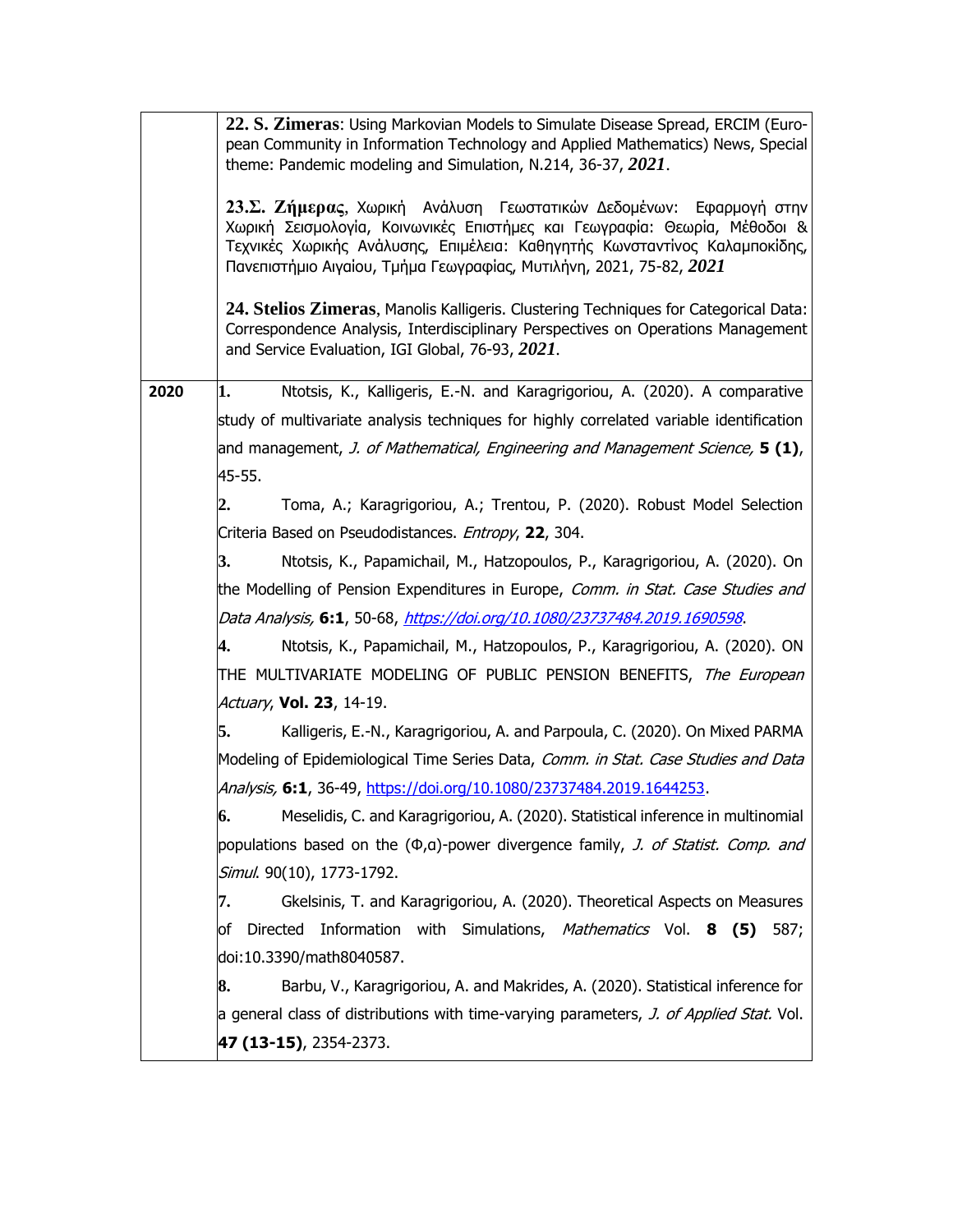**9.** Anastasiou, A., Karagrigoriou, A. and Katsileros, A. (2020). Comparative Evaluation of Goodness of Fit Tests for Normal Distribution Using Simulation and Empirical Data Biometrical Letters, 57 (2) 237-251.

**10**. Ε. Tachtsis, Infinite Hausdorff spaces may lack cellular families or discrete subsets of cardinality \$\aleph\_{0}\$, **Topology and its Applications (Elsevier) 275** (2020), 106997, 19pp.

**11.** Ε. Tachtsis (with Κ. Κeremidis), Cellularity of Infinite Hausdorff Spaces in **ZF**, **Topology and its Applications (Elsevier) 274** (2020), 107104, 20pp.

**12.** Ε. Tachtsis (with L. Halbeisen), On Ramsey Choice and Partial Choice for infinite families of n-element sets, **Archive for Mathematical Logic (Springer) 59** (2020), 583-606.

**13**. Ε. Tachtsis (with P. Howard), On the set-theoretic strength of a topological Banach fixed point theorem for continua, **Topology Proceedings 55** (2020), 295- 313.

**14.** E. Tachtsis, Juh|'{a}sz's topological generalization of Neumer's theorem may fail in **ZF**, **Proceedings of the American Mathematical Society 148** (2020), no. 3, 1295-1310.

**15**. Ε. Tachtsis, The Boolean prime ideal theorem does not imply the extension of almost disjoint families to MAD families, **Bulletin of the Polish Academy of Sciences, Mathematics 68, No. 2** (2020), 105-115.

**16**. Introducing and Evaluating a New Multiple-Component Stochastic Mortality Model P Hatzopoulos, A Sagianou, North American Actuarial Journal 24 (3), 393-445, 2020

**17**. On the Modeling of Pension Expenditures in Europe, K Ntotsis, M Papamichail, P Hatzopoulos, A Karagrigoriou, Communications in Statistics: Case Studies, Data Analysis and Applications 6, 2020

**18**. C.E. Kountzakis, D. Rosello, 'Acceptability Indices of Performance for Bounded C`adl`ag Processes', Stochastics 92 (2020) pp. 1043–1063 **19**. Christos E. Kountzakis, Luisa Tibiletti and Mariacristina Uberti, 'The benefi-cost rate spread for Adjustable-Rate Mortgage with embedded options', Applied Mathematical Sciences 14 (2020) pp. 361–370 **20.** Riza Demirer, Konstantinos Gkillas, Christos Kountzakis, and Amaryllis Mavragani 'Risk appetite and correlation jumps in fiancial markets', MDPI Mathematics (2020), Vol. 8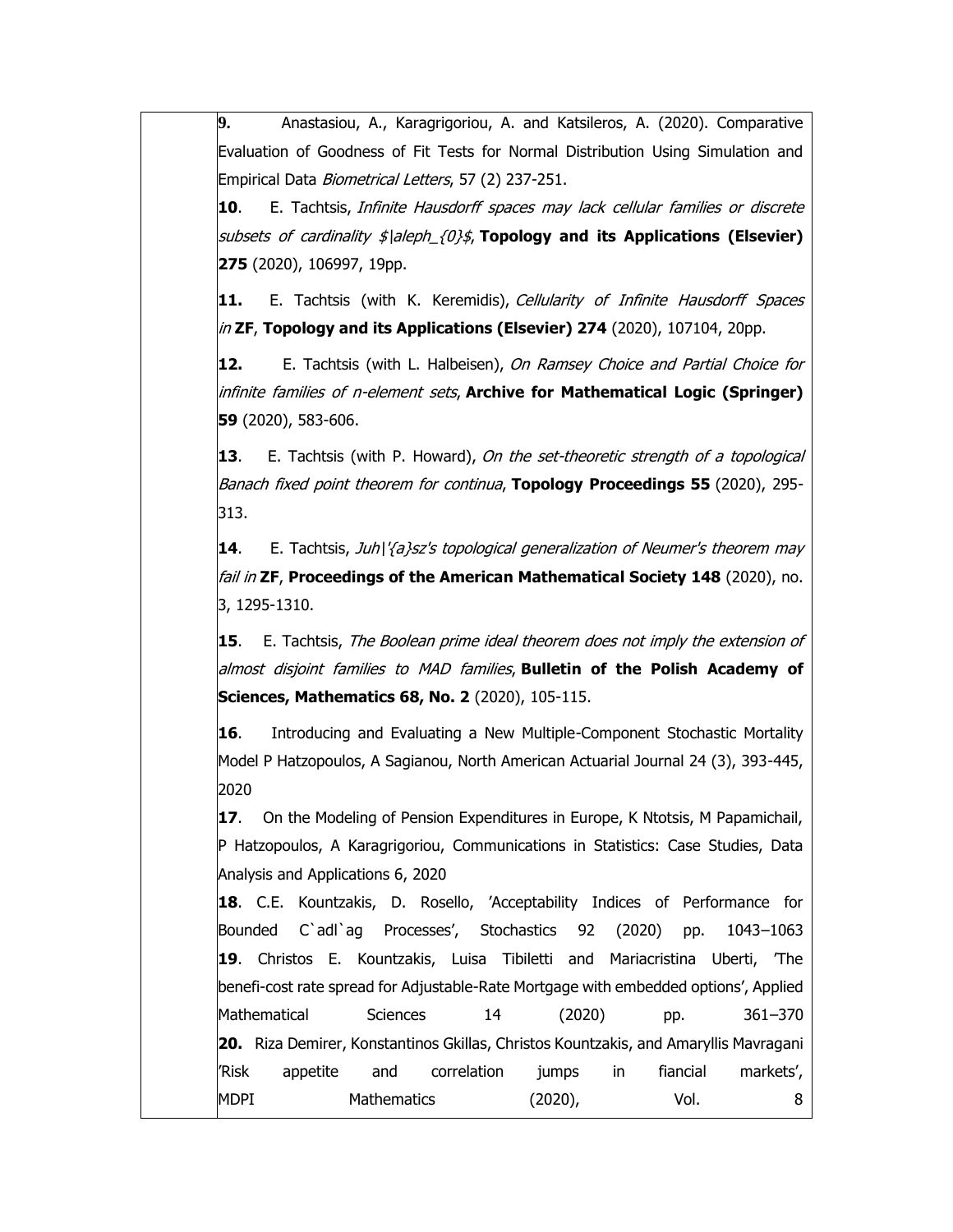**21.** Christos E. Kountzakis, 'Equilibrium in Options' Incomplete Markets', Journal of Financial Markets and Derivatives (2020) 7, pp. 414–423 **22. Stelios Zimeras**, Konstantinos Chardalias, Marianna Diomidous. Epidemiological Analysis of the Covid-19 Epidemic in Greece, *Studies in Health Technology and Informatics 272, 21-23, 2020*. **2019 1.** Karagrigoriou, A., Makrides, A. and Vonta, I (2019). On a Control Chart for the Gini Index with Simulations, Comm. in Statist. – Comput. Simul., Vol. **48 (4)**, 1121-1137, doi. 10.1080/03610918.2017.1406510. **2.** Siouris, G.-J., Skilogianni, D. and Karagrigoriou, A. (2019). Post Model Correction in Risk Analysis and Management, International Journal of Mathematical, Engineering and Management Sciences, **4 (3),**542–566, [https://dx.doi.org/10.33889/IJMEMS.2019.4.3-044.](https://dx.doi.org/10.33889/IJMEMS.2019.4.3-044) **3.** Siouris, G.-E., Skilogianni, D. and Karagrigoriou, A. (2019). Adjusted Evaluation Measures for Asymmetrically Important Data, *Econometric Research in* Finance, **4 (1),** 41 - 66. [https://doi.org/10.33119/ERFIN.2019.4.1.3.](https://doi.org/10.33119/ERFIN.2019.4.1.3) **4.** Barbu, V., Karagrigoriou, A. and Makrides, A. (2019). Estimation and Reliability for a Special Type of Semi-Markov Process J. of Mathematics and Statistics, **15**, 259-272, <https://thescipub.com/pdf/10.3844/jmssp.2019.259.272> **5.** Kalligeris, E.-N., Karagrigoriou, A., Parpoula, C. (2020). Periodic–type ARMA Modeling with Covariates for Time-Series Incidence Data via Changepoint Detection, Stat. Meth. In Med. Res. [https://doi.org/10.1177/0962280219871587,](https://doi.org/10.1177/0962280219871587) 29 (6) 1039-1049. **6.** Mantalos, P., Karagrigoriou, A., Lubos Strelec, Pavlina Jordanova, Philipp Hermann, Jozef Kiselak, Juraj Hudak, Milan Stehlik (2020). On improved volatility modelling by fitting Skewness in ARCH models, doi 10.1080/02664763.2019.1671323, J. of Applied Statistics [https://doi.org/10.1080/02664763.2019.1671323,](https://doi.org/10.1080/02664763.2019.1671323) 47 (6), 1031-1063. **7.** Kalligeris, E.-N., Karagrigoriou, A., Ladopoulos, K. and Parpoula, C. (2019). Adjusted Transformation Methods for Reproduction Quality Control J. of Mathematics and Statistics, **15**, 273-279, <https://thescipub.com/pdf/10.3844/jmssp.2019.273.279> **8.** Konstantinides, D.G., Zachos, G.C., Exhibiting Abnormal Returns Under a Risk Averse Strategy. {\it Methodol. Comput. Appl. Probab.}, {\bf 21}, 551--566, 2019.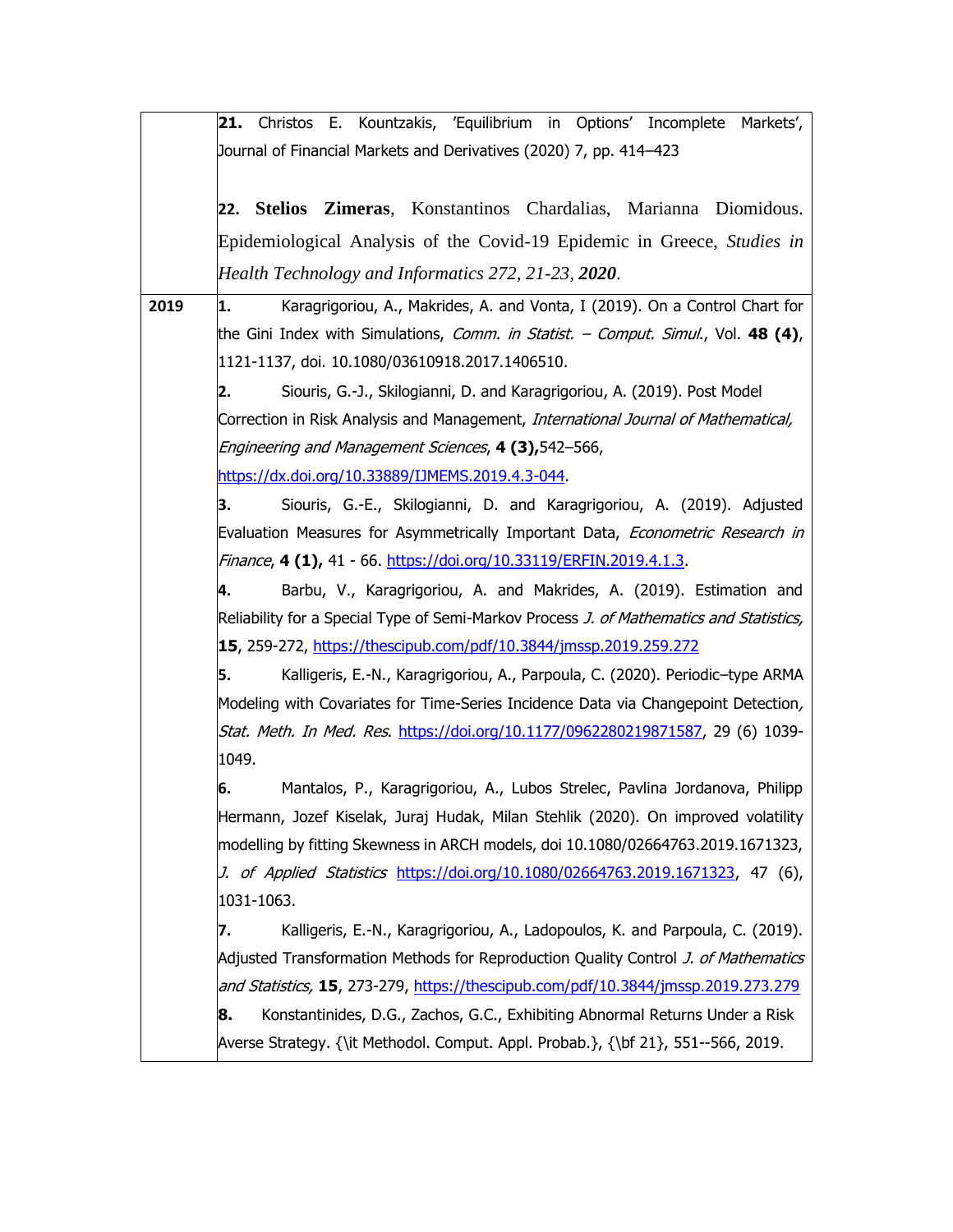**9.** Ε. Tachtsis, Łoś's theorem and the axiom of choice, **Mathematical Logic Quarterly (Wiley-VCH) 65**, No. 3 (2019), 280-292.

**10.** Ε. Tachtsis, On the existence of permutations of infinite sets without fixed points in set theory without choice, **Acta Mathematica Hungarica (Springer) 157 (2)** (2019), 281-300.

**11.** Ε. Tachtsis, On H-closed and Minimal Hausdorff Spaces and the Boolean Prime Ideal Theorem, **Topology Proceedings 53** (2019), 255-268.

**12.** Ε. Tachtsis, Dilworth's decomposition theorem for posets in **ZF**, **Acta Mathematica Hungarica (Springer) 159** (**2**) (2019), 603-617.

**13.** Ε. Tachtsis, The Urysohn Lemma is independent of ZF + Countable

Choice, **Proceedings of the American Mathematical Society 147, Number 9** (2019), 4029-4038.

**14.** Ε. Tachtsis, On the existence of almost disjoint and MAD families without AC, **Bulletin of the Polish Academy of Sciences, Mathematics 67, No. 2** (2019), 101-124.

**15.** Ε. Tachtsis, On ultracompact spaces in ZF, **Topology and its Applications (Elsevier) 263** (2019), 257-278.

**16.** I. Stamatiou - N. Halidias, Convergence rates of the Semi - Discrete method for stochastic differential equations, Theory of Stochastic Processes, 2019.

**17.** C.E. Kountzakis, 'Conditional Risk Measures Relying On International Accounting Standards', Applied Mathematical Science s, 13 (2019), pp. 455 –462

**18.** C.E. Kountzakis, 'Sensitivity of Risk Measures defied on L 1 -Spaces', Applied Mathematical Sciences 13 (2019), pp. 449– 453 **19**. C.E. Kountzakis, 'Results on Infiite-Dimensional Demand Theory', Applied Mathematical Sciences, 13 (2019), pp. 163 – 171 **20.** C.E. Kountzakis, P.G. Michaelides, 'Duality in infiite-dimensional production economies', Applied Mathematical Sciences, 13 (2019), pp. 173 –181

**21**. Peter Georgakopoulos, Michael Kyriakidis, Anastasia Perpinia, Apostolos Karavidas, **Stelios Zimeras**, Nikolaos Mamalis, Marousa Kouvela, Andriani Charpidou. The Role of Metoprolol and Enalapril in the Prevention of Docorubicin-induced Cardiotoxicity in Lymphoma Patients, *Anticancer Research, 39, vol 10, 5703-5707, 2019*.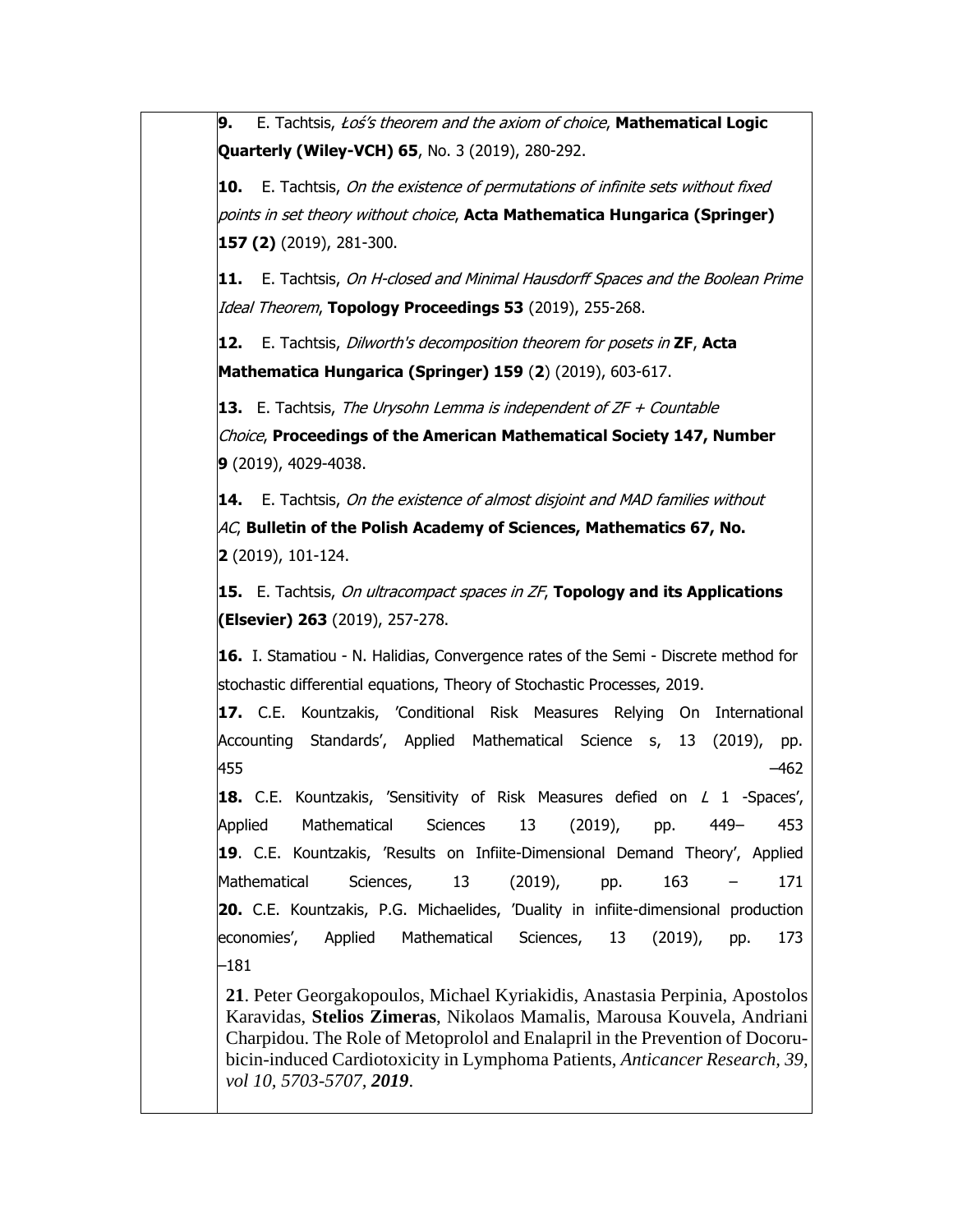|      | 22. Dimitrios Zikos, Stelios Zimeras, Neli Ragina: A Bayesian Study of the<br>Dynamic Effect of Comorbidities on Hospital Outcomes of Care for Conges-<br>tive Heart Failure Patients, Technologies 2019, 7, 66, 2019.                                             |
|------|--------------------------------------------------------------------------------------------------------------------------------------------------------------------------------------------------------------------------------------------------------------------|
|      | 23. S. Zimeras: Brain segmentation tools under uncertain conditions for radi-<br>otherapy treatment planning, Biomedical Research and Clinical Practice, Vol<br>$4, 1-5, 2019$                                                                                     |
|      | 24. Stelios Zimeras, Yiannis Matsino: Modeling Uncertainty based on spatial<br>models in spreading diseases: Spatial Uncertainty in Spreading Diseases, In-<br>ternational Journal of Reliable and Quality E-Healthcare (IJRQEH) Volume<br>8, Issue 4 55-66, 2019. |
|      | 25. Zimeras S & Diomidous M. An epidemiological analysis for H1N1 infec-<br>tion, Studies in health technology and informatics, IOS Press, 262, 218-219,<br>2019.                                                                                                  |
|      | 26. S. Zimeras. Mathematical models for computer virus: Computer virus ep-<br>idemiology, Mobile Health Applications for Quality Healthcare Delivery, IGI<br>Global, 203-212, 2019.                                                                                |
| 2018 | Barbu, V.S., Karagrigoriou, A. and Preda, V. (2018). Entropy and divergence<br>1.                                                                                                                                                                                  |
|      | rates for Markov Chains: II. The weighted case, Proc. of the Romanian Academy,                                                                                                                                                                                     |
|      | Series A, 19 (1), 3-10.                                                                                                                                                                                                                                            |
|      | Barbu, V.S., Karagrigoriou, A. and Preda, V. (2018). Entropy and divergence<br>2.                                                                                                                                                                                  |
|      | rates for Markov Chains: III. The Cressie and Read case and applications, Proc. of the                                                                                                                                                                             |
|      | Romanian Academy, Series A, 19 (3), pp. 413-421.                                                                                                                                                                                                                   |
|      | Konstantinides, D.G., Ruin Probabilities for a Double Renewal Risk Model with<br>З.                                                                                                                                                                                |
|      | Frequent Premium Arrivals. {\it Quantitative Finance and Economics}, {\bf 2}, No.3,                                                                                                                                                                                |
|      | 717--732, 2018.                                                                                                                                                                                                                                                    |
|      | Konstantinides, D.G., Precise Large Deviations for Subexponential Distributions<br>4.                                                                                                                                                                              |
|      | in a Multi Risk Model. {\it Risks}, {\bf 6}, No.2, 2018.                                                                                                                                                                                                           |
|      | E. Tachtsis (with M. Di Nasso), Idempotent ultrafilters without Zorn's<br>5.                                                                                                                                                                                       |
|      | Lemma, Proceedings of the American Mathematical Society 146 (2018), no. 1,                                                                                                                                                                                         |
|      | 397-411.                                                                                                                                                                                                                                                           |
|      | E. Tachtsis, On the Minimal Cover Property and Certain Notions of Finite, Archive<br>6.                                                                                                                                                                            |
|      | for Mathematical Logic (Springer) 57 (2018), no. 5-6, 665-686.                                                                                                                                                                                                     |